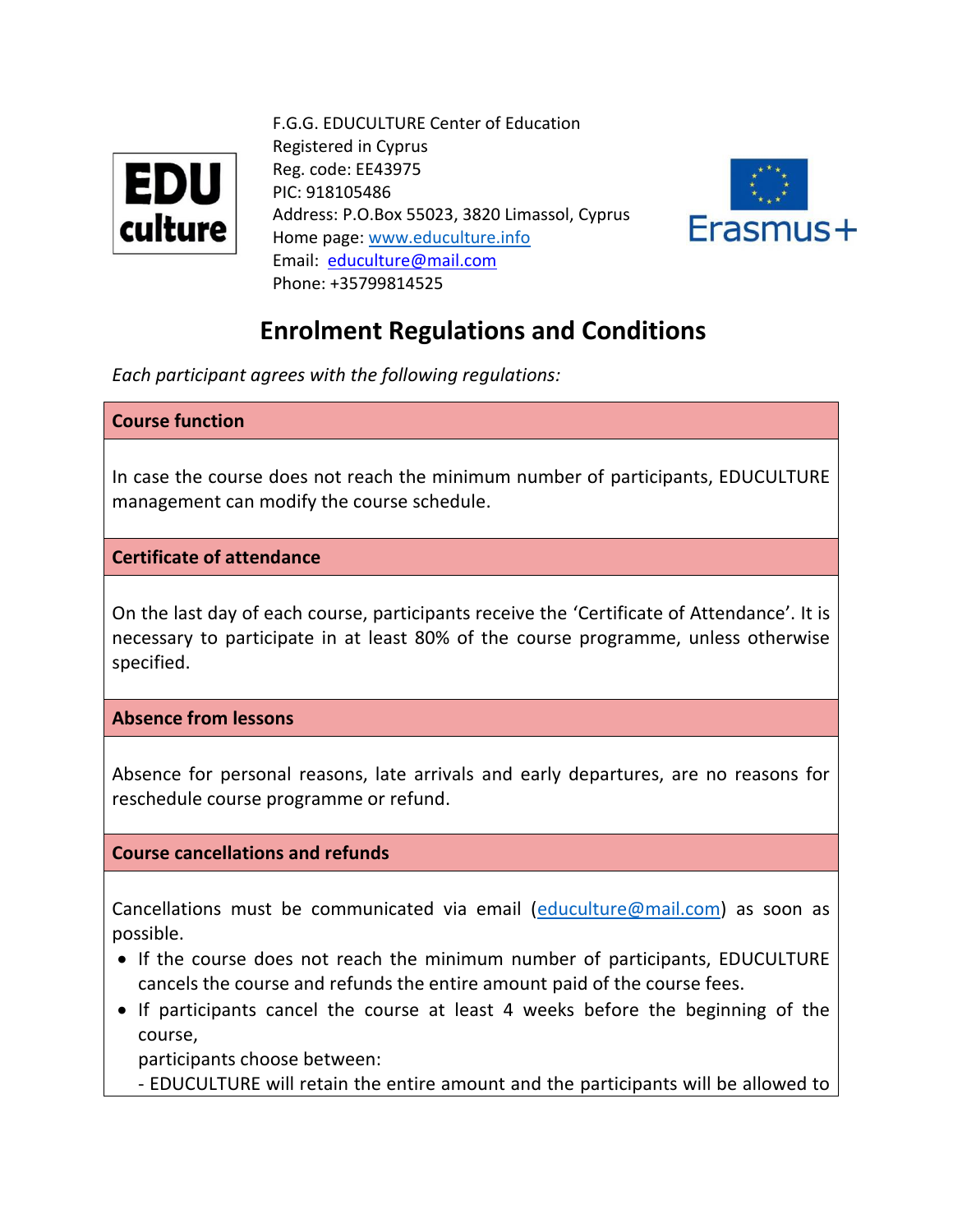join another course/session in the following 12 months, or -EDUCULTURE will refund the entire amount paid of the course fees minus 10%.

- If participants cancel less than 4 weeks before the beginning of the course, participants choose between: -EDUCULTURE will retain the entire amount and the participants will be allowed to join another course/session in the following 12 months, or
- -EDUCULTURE will refund the entire amount of the course fee minus 50%.
- Once the course has begun, EDUCULTURE will retain the entire amount paid.

## **Accommodation**

EDUCULTURE offers one solution for accommodation in a 3\* hotel. Presentations take place at the same hotel.

- Accommodation check in is 2 pm, and check out 12 pm (noon).
- Any special requests will be examined by the hotel if they can be accommodated. EDUCULTURE does not guarantee that they will be accommodated.
- The hotel regulations apply.
- If the participant is not satisfied with the accommodation, EDUCULTURE is not required to offer an alternative.

## **Accommodation cancellations and refunds**

Cancellations must be communicated via email [\(educulture@mail.com\)](mailto:educulture@mail.com) as soon as possible.

- If participants cancel the accommodation at least 7 days before, then the hotel will refund the entire amount.
- If participants cancel the accommodation at least 3 days before, then the hotel will refund 50% of the entire amount.
- Once accommodation is used and participants want to cancel then the hotel will retain the entire amount.
- No refund is allowed for earlier departures.
- A late arrival does not justify a later departure.

### **Insurance**

EDUCULTURE denies any responsibility for loss of property at the seminar venue. Participants must take the necessary measures for the safety of his/her property. We strongly recommend buying insurance against theft, loss of property, injuries or